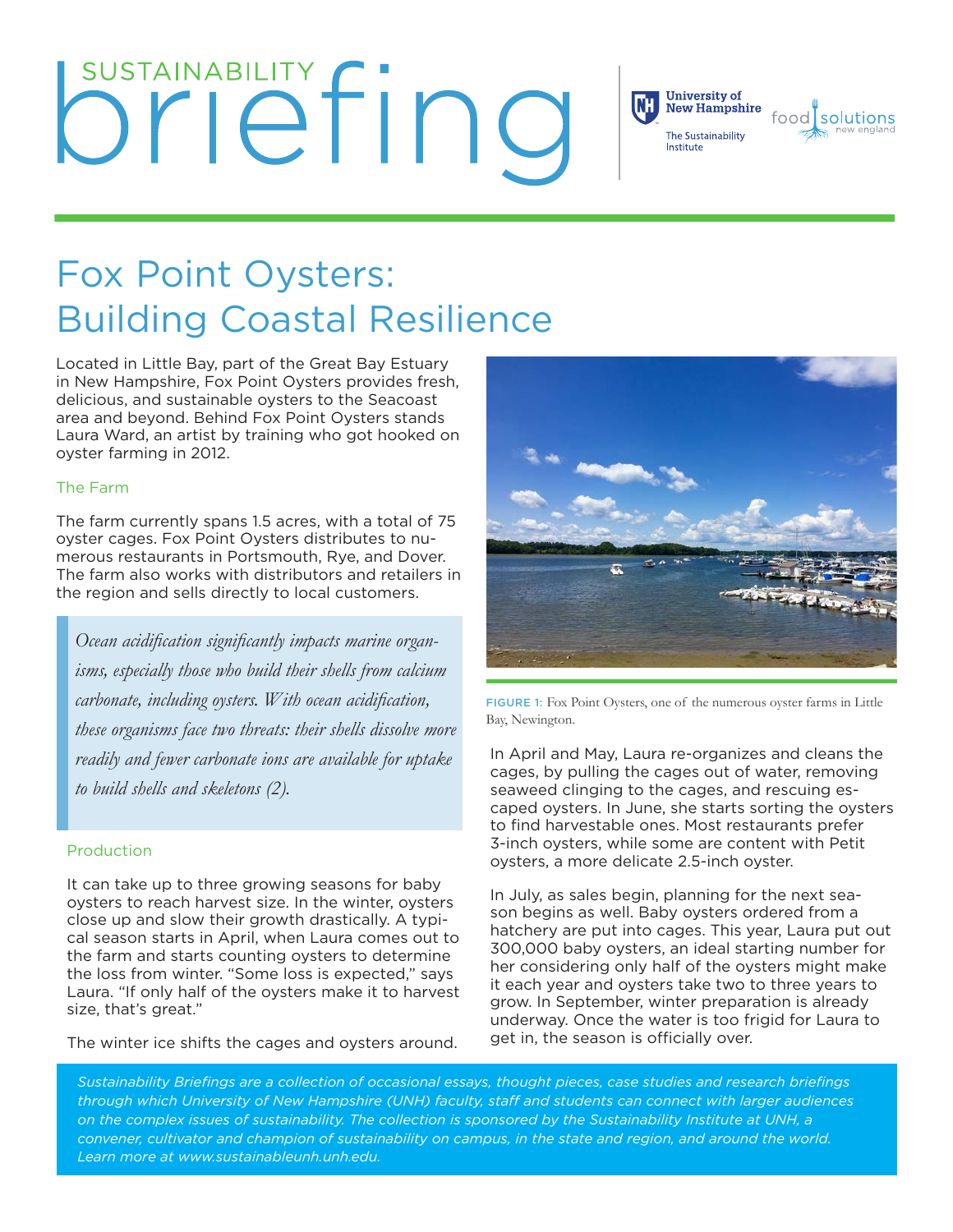

FIGURE 2: Laura tumbles and shakes the mesh bags containing oysters to promote growth.

#### Management Practices

Fox Point Oysters holds itself to high standards, following strict Best Management Practices and a Code of Practice put forth by the East Coast Shellfish Growers Association (ECSGA). Per the code, Fox Point Oysters follows practices to ensure product safety, dispose waste responsibly, and reduce its environmental impact.

In fact, Laura sees herself as a steward of the Bay. Being out on the water frequently means she is the first to see if something is out of place, such as an intrusive object or a disease outbreak. In these instances, she knows the authorities to contact to keep the Bay unblemished, namely the New Hampshire Department of Health, the New Hampshire Department of Environmental Services, and the New Hampshire Fish and Game Department.

#### Benefits of Oysters

Oysters are a keystone species, which means they control their environment through filter feeding. They feed by filtering microscopic particles in water, thus removing nutrients and sediments. They even filter nitrogen, a persistent pollutant that can fuel algal bloom. The Great Bay Estuary is a eutrophic system replete with nutrients that drive overproduction of algae. As effective purifiers, oysters help that problem. A single oyster can clear over 15 gallons of water in a day (1).

Since oysters feed off phytoplankton in the water, they do not need to be fed. For that reason, growing oysters takes minimal resources and zero pesticides. Additionally, the spaces between their shells provide

habitat for juvenile fish, crabs, and other organisms on which they feed, stimulating aquatic diversity (1).

#### Climate Impacts Seen

While climate change is not something Laura frets over on a day-to-day basis, it is an issue that concerns her given the vulnerability of oysters to climate impacts. As atmospheric carbon dioxide rises, about one quarter is absorbed in the oceans (2). The absorption of carbon dioxide in ocean water reduces its pH, making the ocean more acidic.

Ocean acidification significantly impacts marine organisms, especially those who build their shells from



FIGURE 3: This mesh bag contains 3,000 oysters that will gradually grow to reach harvest size.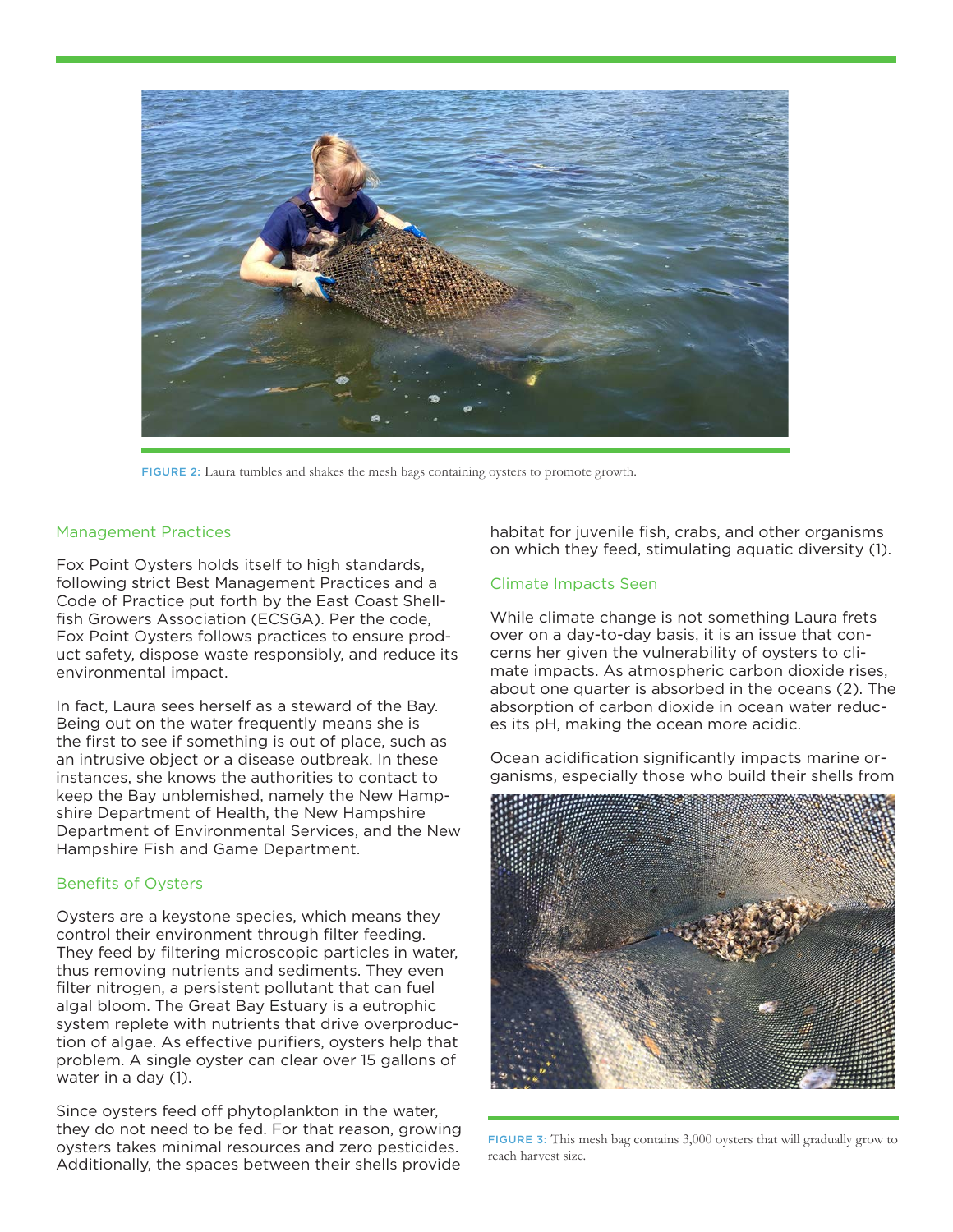calcium carbonate, including oysters. With ocean acidification, these organisms face two threats: their shells dissolve more readily and fewer carbonate ions are available for uptake to build shells and skeletons (2).

Another noticeable impact is warming ocean temperatures, which breed diseases. Vibrio is a bacterium found in warm coastal waters and can cause serious gastrointestinal illness in humans upon consumption (3). A recent study concluded that peak ocean temperatures in the Baltic coincided with the unexpected emergence of Vibrio infections in northern Europe (4). Such robust scientific evidence linking disease to warmer ocean temperatures is alarming. In recent years, there have even been several Vibrio outbreaks from oysters harvested in the Gulf of Maine, specifically in Cape Cod (5). While New Hampshire has escaped recent outbreaks, it is unlikely that the state's waters will remain untouched.

Aquaculture is a growing sector of the New England economy. According to the 2012 Census, New England had over 350 farms involved in some type of aquaculture, with over 200 of those farms focused on mollusk production (6). For this reason, continued research on climate impacts is critical to sustaining aquaculture in the New England economy.

*The Great Bay Estuary is a eutrophic system replete with nutrients that drive overproduction of algae. As effective purifers, oysters help that problem. A single oyster can clear over 15 gallons of water in a day (1).*



FIGURE 4: The New Hampshire Department of Health and Human Services has strict guidelines for ensuring cleanliness on boats engaged in oyster farming.



FIGURE 5: Warmer temperatures breed diseases, thus rising ocean temperatures pose a great threat to oysters.

#### **Challenges**

The biggest challenge is farm financial viability. "It can take up to five years to turn up a profit," says Laura. The initial investment is sizable due to the cost of the equipment, with a single cage costing upwards of a hundred dollars. With the cost of 75 cages at the farm approaching \$10,000, the investment in the equipment alone can be prohibitive.

#### Identified Needs & Research Areas

Laura is still learning all oysters can do. Research on using shellfish to remedy water pollution is especially enticing to her.

Laura is hopeful for restrictions on pollutants in areas surrounding water, specifically on pesticide use in lawns. Presently, just a mere inch and a half of rain can shut down the Bay for oyster farming temporarily as a safety precaution, largely due to pesticide runoff. With more extreme weather events predicted for the future, curtailing pollutants in areas surrounding water can ensure that oyster farms will continue to thrive.

Lastly, education is an integral, and often overlooked, piece of the puzzle. There has been modest opposition to oyster farming in the area due to concerns that aquaculture spoils waterfront views and hinders recreational activities such as boating and swimming. Educating people about oysters, their ecosystem services, and the stringent regulations imposed on oyster farms can alleviate these hesitations. In fact, educating people on the benefits of oysters will be a boon to both oyster farming and coastal communities.

To learn more, visit foxpointoysters.com